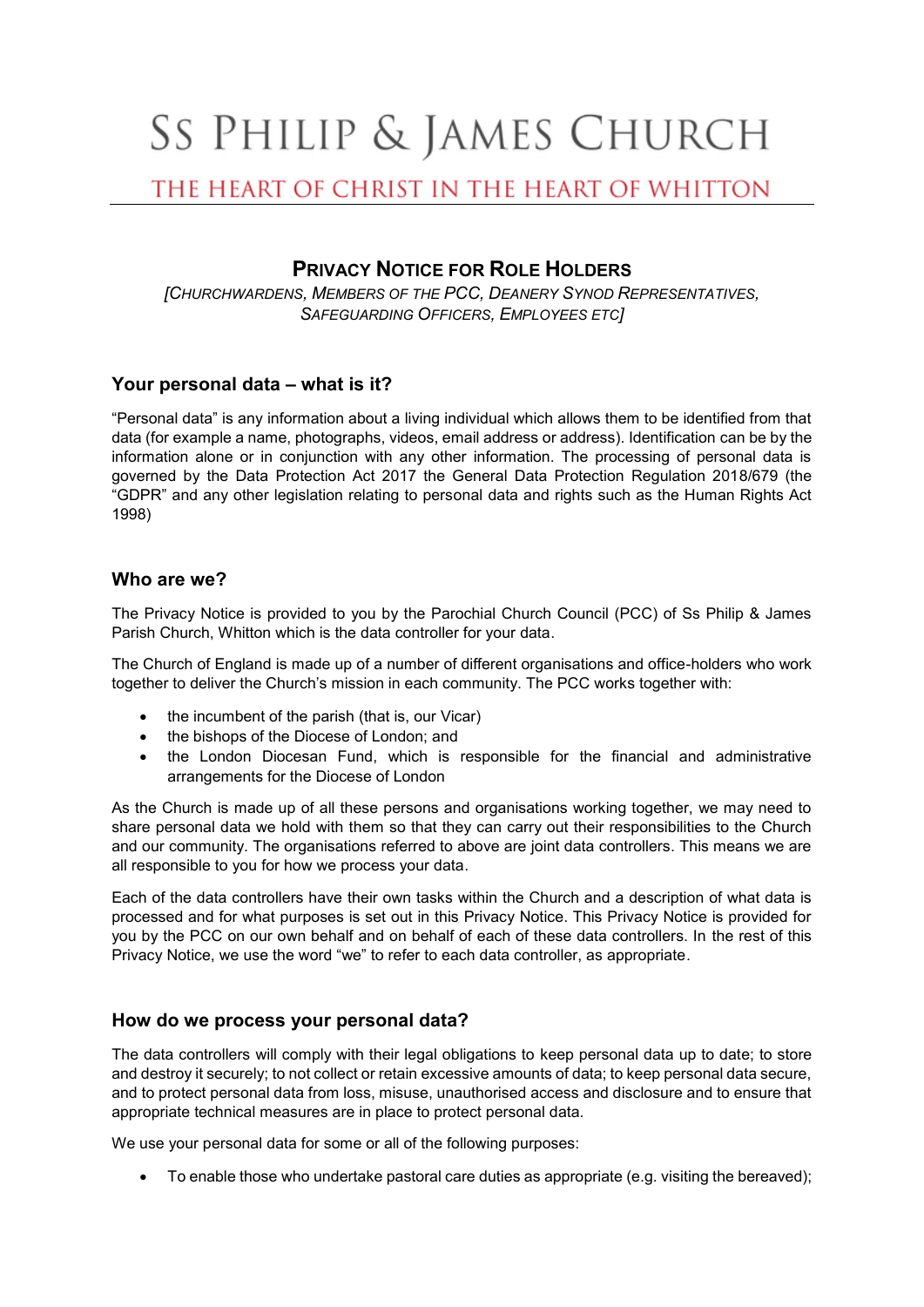- To enable us to meet all legal and statutory obligations (which include maintaining and publishing our Electoral Roll in accordance with the Church Representation Rules 2017);
- To carry out comprehensive safeguarding procedures (including due diligence and complaints handling) in accordance with the best safeguarding practice from time to time with the aim of ensuring that all children and adults-at-risk are provided with safe environments;
- To deliver the Church's mission to our community, and to carry out any other voluntary or charitable activities for the benefit of the public as provided for in the constitution and statutory framework of each data controller;
- To administer the parish, deanery, archdeaconry and diocesan membership needs
- To fundraise and promote the interests of the Church and charity;
- To manage our employees and volunteers
- To maintain our own accounts and records;
- To seek your views or comments;
- To notify you of changes to our services, events and role holders;
- To send you communications which you have requested and that may be of interest to you. These may include information about campaigns, appeals, other fundraising activities;
- To process a grant or application for a role;
- To enable us to provide a voluntary service for the benefit of the public in a particular geographical area as specified in our constitution;
- To share your contact details with the Diocesan office so they can keep you informed about news in the diocese and events, activities and services that will be occurring in the diocese and in which you may be interested.
- We will process data about role holders for legal, personnel, administrative and management purposes and to enable us to meet our legal obligations, for example to pay role-holders, monitor their performance and to confer benefits in connection with your engagement as a Role Holder. "Role Holders" include volunteers, employees, contractors, agents, staff, retirees, temporary employees, beneficiaries, workers, treasurers, and other role holders.
	- We may process sensitive personal data relating to Role Holders including, as appropriate:
		- $\circ$  Information about a Role Holder's physical or mental health or condition in order to monitor sick leave and take decisions as to the Role holder's fitness for work;
		- $\circ$  The Role Holder's racial or ethnic origin or religious or similar information in order to monitor compliance with the equal opportunities legislation;
		- $\circ$  In order to comply with the legal requirements and obligations to third parties.
- Our processing may also include the use of CCTV systems for the prevention and prosecution of crime

# **What data do the data controller listed above process?**

They will process some or all of the following where necessary to perform their tasks:

- Names, titles, and aliases, photographs;
- Contact details such as telephone numbers, addresses, and email addresses
- Where they are relevant to our mission, or where you provide them to us, we may process demographic information such as gender, age, date of birth, marital status, nationality, education/work histories, academic/professional qualifications, hobbies, family composition, and dependents;
- Non-financial identifiers such as passport numbers, driving license numbers, vehicle registration numbers, taxpayer identification numbers, employee identification numbers, tax reference codes and national insurance numbers.
- Financial identifiers such as bank account numbers, payment card numbers, payment/transaction identifiers, policy numbers, and claim numbers
- Financial information such as salary, bonus, record of earnings, tax code, tax and benefits contributions, expenses claimed, creditworthiness, car allowance (if applicable), amounts insured, and amounts claimed.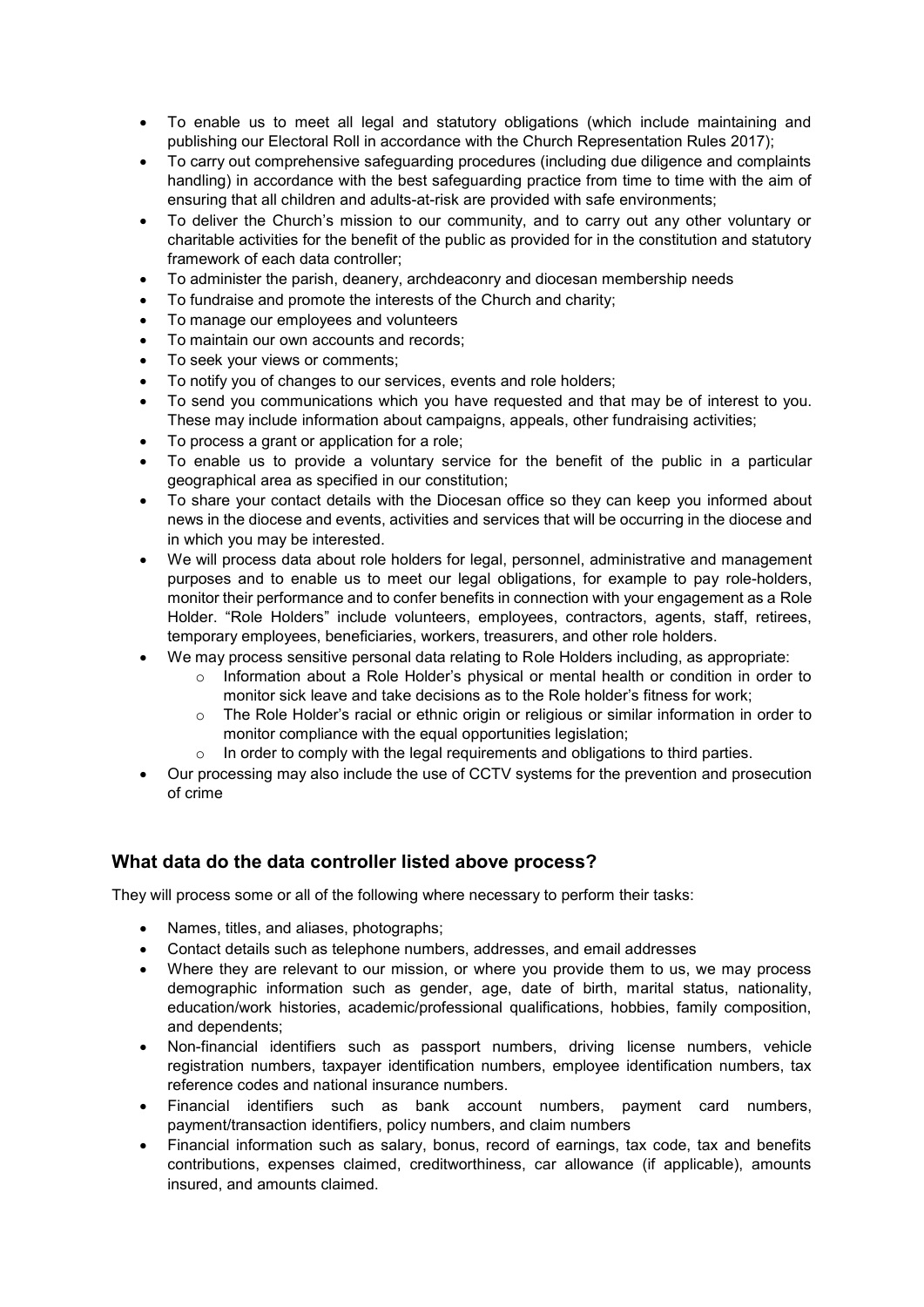- Other operational personal data created, obtained, or otherwise processed in the course of carry out our activities, including but not limited to, CCTV footage, recordings of telephone conversations, IP addresses and website visit histories, logs of visitors, and logs of accidents, injuries and insurance claims.
- Other employee data (not covered above) relating to Role Holders including emergency contact information, gender, birth date, referral source (e.g. agency, employee referral); level, performance management information, languages and proficiency; licenses/certificates, citizenship, immigration status; employment status, retirement date; billing rates, office location, practice and speciality; publication and awards for articles, books etc.; prior job history, employment references and personal biographies.
- The data we process is likely to constitute sensitive personal data because, as a church, the fact that we process your data at all may be suggestive of your religious beliefs. Where you provide this information, we may also process other categories or sensitive personal data; racial or ethnic origin, sex life, mental and physical health, details of injuries, medication/treatment received, political beliefs, labour union affiliation, genetic data, biometric data, data concerning sexual orientation and criminal records, fines and other such judicial records

# **What is the legal basis for processing your personal data?**

Most of our data is processed because it is necessary for our legitimate interests, or the legitimate interests of a third party (such as another organisation in the Church of England). An example of this would be our safeguarding work to protect children and adults at risk. We will always take into account your interest, rights and freedoms.

Some of our processing is necessary for compliance with a legal obligation. For example, we are required by the Church Representation Rules (2017) to administer and publish the Electoral Roll, and under Canon Law to announce forthcoming weddings by means of the publication of Banns.

We may also process data if it is necessary for the performance of the contract with you, or to take steps to enter into a contract. An example of this would be processing your data in connection with the hire of the Parish Hall or other facilities

We will also process your data in order to assist you in fulfilling your role in the church including pastoral and administrative support or if processing is necessary for compliance with a legal obligation.

Religious organisations are also permitted to process information about your religious beliefs to administer membership of contact details.

Where your information is used other than in accordance with one of these legal bases, we will first obtain your consent.

#### **Sharing your personal data**

Your personal data will be treated as strictly confidential. It will only be shared with third parties where it is necessary for the performance of our tasks or where you first give us your prior consent. It is likely that we will need to share your data with some of all of the following (but only where necessary):

- The appropriate bodies of the Church of England including the other data controllers;
- Our agents, servants and contractors. For example, we may ask a commercial provider to send out newsletters on our behalf, or to maintain our database software;
- Other clergy or lay persons nominated or licensed by the bishops of the Diocese of London to support the mission of the Church in our parish. For example, our clergy are supported by our area dean and archdeacon, who may provide confidential mentoring and pastoral support. Assistant or temporary ministers, including curates, deacons, licensed lay ministers,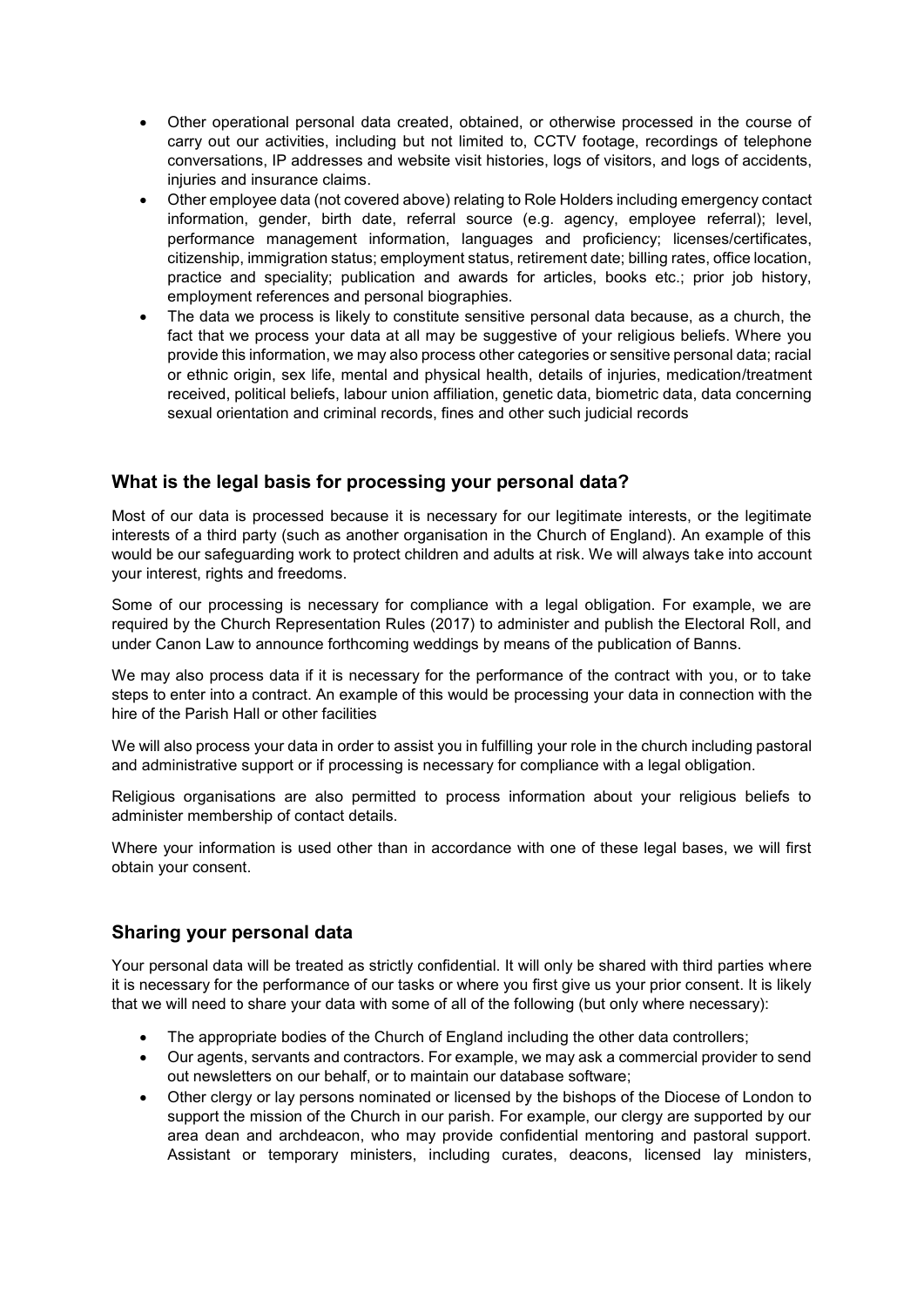commissioned lay ministers or persons with Bishop's Permissions may participate in our mission in support of our regular clergy;

• Other persons or organisations operating within the Diocese of London including, where relevant, the London Diocesan Board for Schools and Subsidiary Bodies;

#### **How long so we keep your personal data?**

We will keep some records permanently if we are required to do so. We may keep some other records for an extended period of time. For example, it is current best practice to keep financial records for a minimum period of 7 years to support HMRC audits. In general, we will endeavour to keep data only for as long as we need it. This means that we may delete it when it is no longer needed.

# **Your rights and your personal data**

You have the following rights with respect to your personal data:

When exercising any of the rights listed below, in order to process your request, we may need to verify your identity for security. In such cases we will need you to respond with proof of your identity before you can exercise these rights:

- 1. The right to access information we hold on you
	- a. At any point you can contact us to request the information we hold on you as well as why we have that information, who has access to the information and where we obtained the information from. Once we have received your request we will respond within one month
	- b. There are no fees or charges for the first request but additional requests for the same data may be subject to an administration fee.
- 2. The right to correct and update the information we hold on you
	- a. If the data we hold on you is out of date, incomplete or incorrect, you can inform us and your data will be updated
- 3. The right to have your information erased
	- a. If you feel that we should no longer be using your data or that we are illegally using your data, you can request that we erase the data we hold.
	- b. When we receive your request we will confirm whether the data has been deleted or the reason why it cannot be deleted (for example because we need it for our legitimate interests or regulatory purpose(s))
- 4. The right to object to processing of your data
	- a. You have the right to request we stop processing your data. Upon receiving the request we will contact you and let you know if we are able to comply or if we have legitimate grounds to continue to process your data. Even after you exercise your right to object, we may continue to hold your data to comply with your other rights or to bring or defend legal claims
- 5. The right to data portability
	- a. You have the right to request that we transfer some of your data to another controller. We will comply with your request, where it is feasible to do so, within one month of receiving your request
- 6. The right to withdraw your consent to the processing at any time for any processing of data to which consent was sought.
	- a. You can withdraw your consent easily by telephone, email, or by post (see Contact Details below)
- 7. The right to object to the processing of personal data where applicable
- 8. The right to lodge a complaint with the Information Commissioner's Office